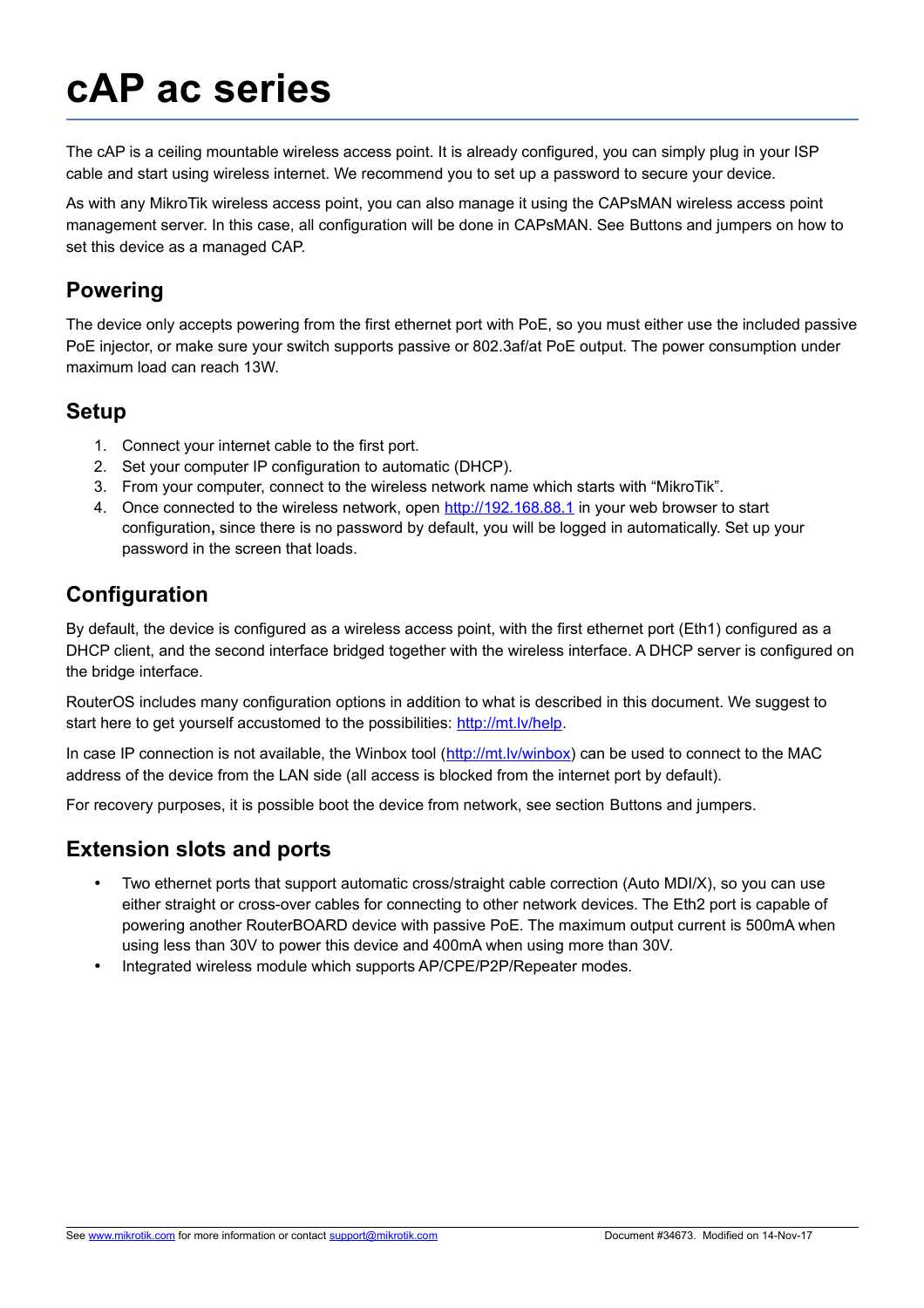# <span id="page-1-0"></span>**Buttons and jumpers**

#### **Reset button**

- Hold this button during boot time until LED light starts flashing, release the button to reset RouterOS configuration (total 5 seconds).
- Keep holding for 5 more seconds, LED turns solid, release now to turn on CAP mode. The device will now look for a CAPsMAN server (total 10 seconds).
- Or Keep holding the button for 5 more seconds until until LED turns off, then release it to make the RouterBOARD look for Netinstall servers (total 15 seconds).

Regardless of the above option used, the system will load the backup RouterBOOT loader if the button is pressed before power is applied to the device. Useful for RouterBOOT debugging and recovery.

#### **Mode button**

There are two mode buttons on this unit, but they both are performing the same action. The action of the mode buttons can be configured from RouterOS software to execute any user supplied RouterOS script. You can also disable this button. By default, the buttons will enable "dark mode", which disables beeps and LED lights.

## **LED indicators**

There are eight LED lights on the unit, which can be controlled in RouterOS software, or disabled altogether.

- Both the central LED on the large mode button, and the first LED on the side of the unit are the user LEDs. The user LEDs can be configured from RouterOS.
- 5G and 2G indicate the wireless activity on the 5GHz and 2GHz wireless interfaces.
- E1 and E2 indicate the port activity of the respective ethernet ports.
- PoE out LED is lit when a device is being powered from the Eth2 port.
- Power LED is lit when the cAP ac is powered from the Eth1 port.

## **Operating system support**

The device supports RouterOS software with the version number at or above what is indicated in the RouterOS menu /system resource. Other operating systems have not been tested.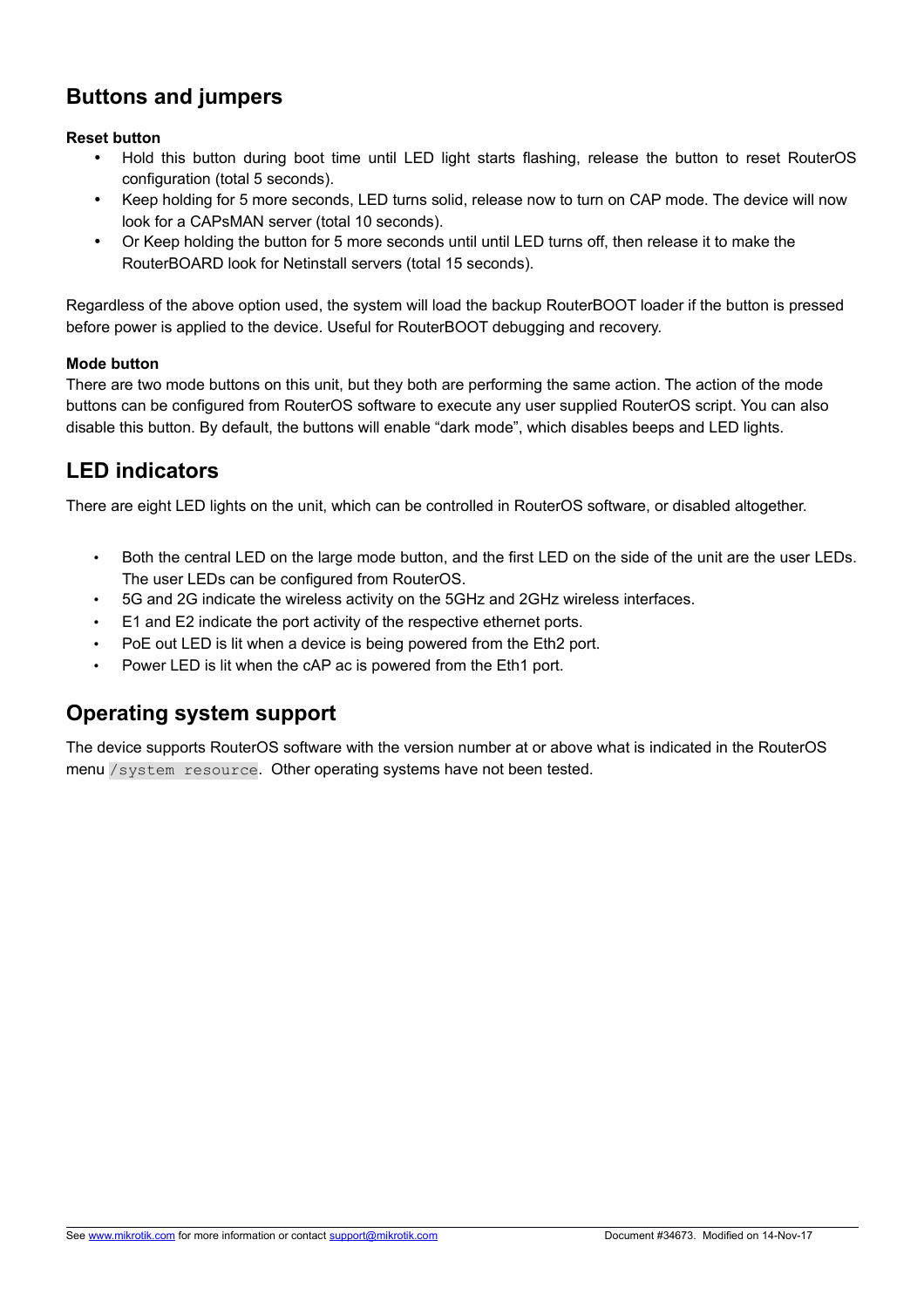# **Federal Communication Commission Interference Statement**

#### FCC ID: TV7CPGI5ACD2ND

This equipment has been tested and found to comply with the limits for a Class B digital device, pursuant to Part 15 of the FCC Rules. These limits are designed to provide reasonable protection against harmful interference in a residential installation.



This equipment generates, uses and can radiate radio frequency energy and, if not installed and used in accordance with the instructions, may cause harmful interference to radio communications. However, there is no guarantee that interference will not occur in a particular installation. If this equipment does cause harmful interference to radio or television reception, which can be determined by turning the equipment off and on, the user is encouraged to try to correct the interference by one of the following measures:

- Reorient or relocate the receiving antenna.
- Increase the separation between the equipment and receiver.
- Connect the equipment into an outlet on a circuit different from that to which the receiver is connected.
- Consult the dealer or an experienced radio/TV technician for help.

FCC Caution: Any changes or modifications not expressly approved by the party responsible for compliance could void the user's authority to operate this equipment.

This device complies with Part 15 of the FCC Rules. Operation is subject to the following two conditions: (1) This device may not cause harmful interference, and (2) this device must accept any interference received, including interference that may cause undesired operation.This device and its antenna must not be co-located or operation in conjunction with any other antenna or transmitter.

IMPORTANT: Exposure to Radio Frequency Radiation. 13 cm minimum distance has to be maintained between the antenna and user. Under such configuration, the FCC radiation exposure limits set forth for an population/uncontrolled environment can be satisfied.

Antenna Installation. WARNING: It is installer's responsibility to ensure that when using the authorized antennas in the United States (or where FCC rules apply); only those antennas certified with the product are used. The use of any antenna other than those certified with the product is expressly forbidden in accordance to FCC rules CFR47 part 15.204. The installer should configure the output power level of antennas, according to country regulations and per antenna type. Professional installation is required of equipment with connectors to ensure compliance with health and safety issues.

## **Industry Canada**

#### IC: 7442A-CPGI5ACD2ND

This device complies with Industry Canada licence-exempt RSS standard(s). Operation is subject to the following two conditions: (1) this device may not cause interference, and (2) this device must accept any interference, including interference that may cause undesired operation of the device.

Le présent appareil est conforme aux CNR d'Industrie Canada applicables aux appareils radio exempts de licence. L'exploitation est autorisée aux deux conditions suivantes : (1) l'appareil ne doit pas produire de brouillage, et (2) l'utilisateur de l'appareil doit accepter tout brouillage radioélectrique subi, même si le brouillage est susceptible d'en compromettre le fonctionnement.